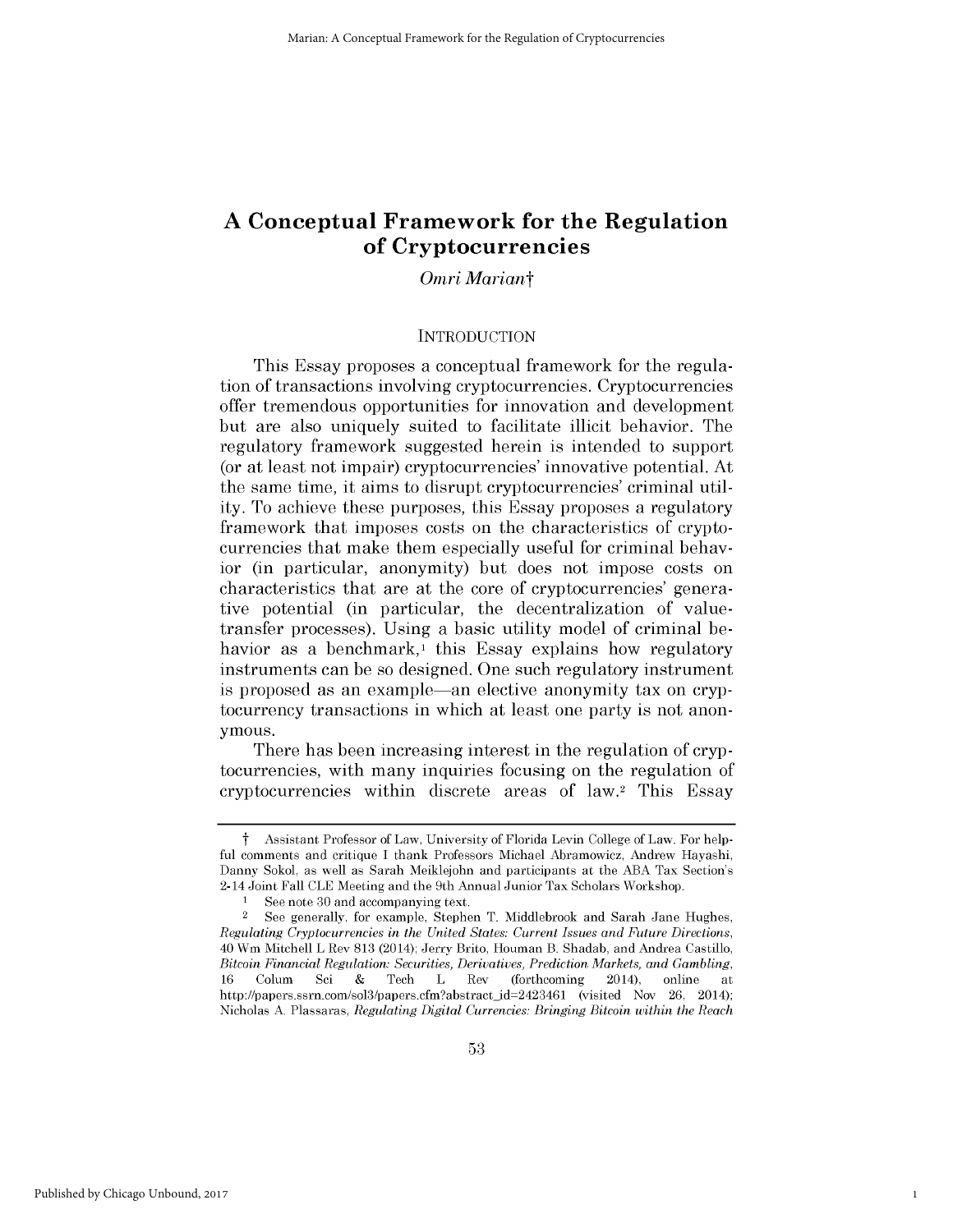#### 54 **[82:53** *The University of Chicago Law Review*

contributes to the discussion **by** suggesting a generic framework for the design of regulatory instruments that address cryptocurrencies. The suggested framework is both direct and indirect in its approach. It directly addresses possible incentives to use cryptocurrencies illicitly. Indirectly, the framework takes advantage of the unique structure of cryptocurrencies' protocols **by** making legitimate users passive agents of regulatory efforts. Specifically, a derivative benefit of the suggested framework **is** that the legitimate use of cryptocurrency would have the effect of making cryptocurrencies systemically less suitable for illicit use.

This Essay is structured as follows: Part **I** briefly discusses the core innovation of cryptocurrencies—the public ledger—and explains its positive potential as well as the challenges that it presents to traditional regulatory models. Part **II** introduces the proposed regulatory approach in the abstract, using a basic utility model of criminal behavior as a linchpin for discussion. Part **III** describes an elective tax on anonymity to demonstrate how the suggested framework might operate in the context of tax evasion. Part IV discusses possible critiques of the suggested approach. The Essay concludes with a call for further discussion of this new regulatory area.

### **I. VIRTUES, VICES, AND** REGULATORY **CHALLENGES**

Bitcoin, a cryptocurrency<sup>3</sup> that is best known as a peer-topeer electronic cash system, is touted as being as revolutionary as the Internet.<sup>4</sup> The potential of Bitcoin<sup>5</sup> and other

*of the IMF,* 14 Chi **J** Intl L **377 (2013).** For **two** recent exceptions to the field-tailored approach that advocate a broader view of the problem, see Andy Yee, *Internet Architecture and the Layers Principle: A Conceptual Framework for Regulating Bitcoin,* **3** Internet Pol Rev **1, 6-7** (2014); Kevin V. **Tu** and Michael W. Meredith, *Rethinking Virtual Currency Regulation in the Bitcoin Age,* **90** Wash L Rev (forthcoming **2015),** online at http://papers.ssrn.com/sol3/papers.cfmabstract-id-2485550 (visited Nov **16,** 2014).

**<sup>3 1</sup>** use the term "cryptocurrency' to refer to any digital currency that relies on peer-to-peer cryptography for the validation of value transfers.

**<sup>4</sup> See,** for example, Bloomberg TV, *Here's How Bitcoin Is Like the Early '90s Internet* (Mar 28, 2014), online at http://www.bloomberg.com/video/here-s-how-bitcoin-is-likeearly-90-s-internet-dUOH7ADwTl6arrql22kHPg.html (visited Nov **16,** 2014); Saumya Vaishampayan, *Bitcoin Is Like the Early Internet, Minus the VC Money,* Market Extra (MarketWatch Apr 28, 2014), online at http://www.marketwatch.com/story/bitcoinventure-capital-money-hasnt-kept-up-with-buzz-2014-04-28 (visited Nov **16,** 2014).

The term "Bitcoin" is commonly used to refer to the technology, as opposed to "bitcoin," which refers to the virtual currency that is based on the technology and represents one possible application of **it.** See Kate Cox, *Bitcoin: What the Heck Is It, and How Does It Work?,* Consumerist (Mar 4, 2014), online at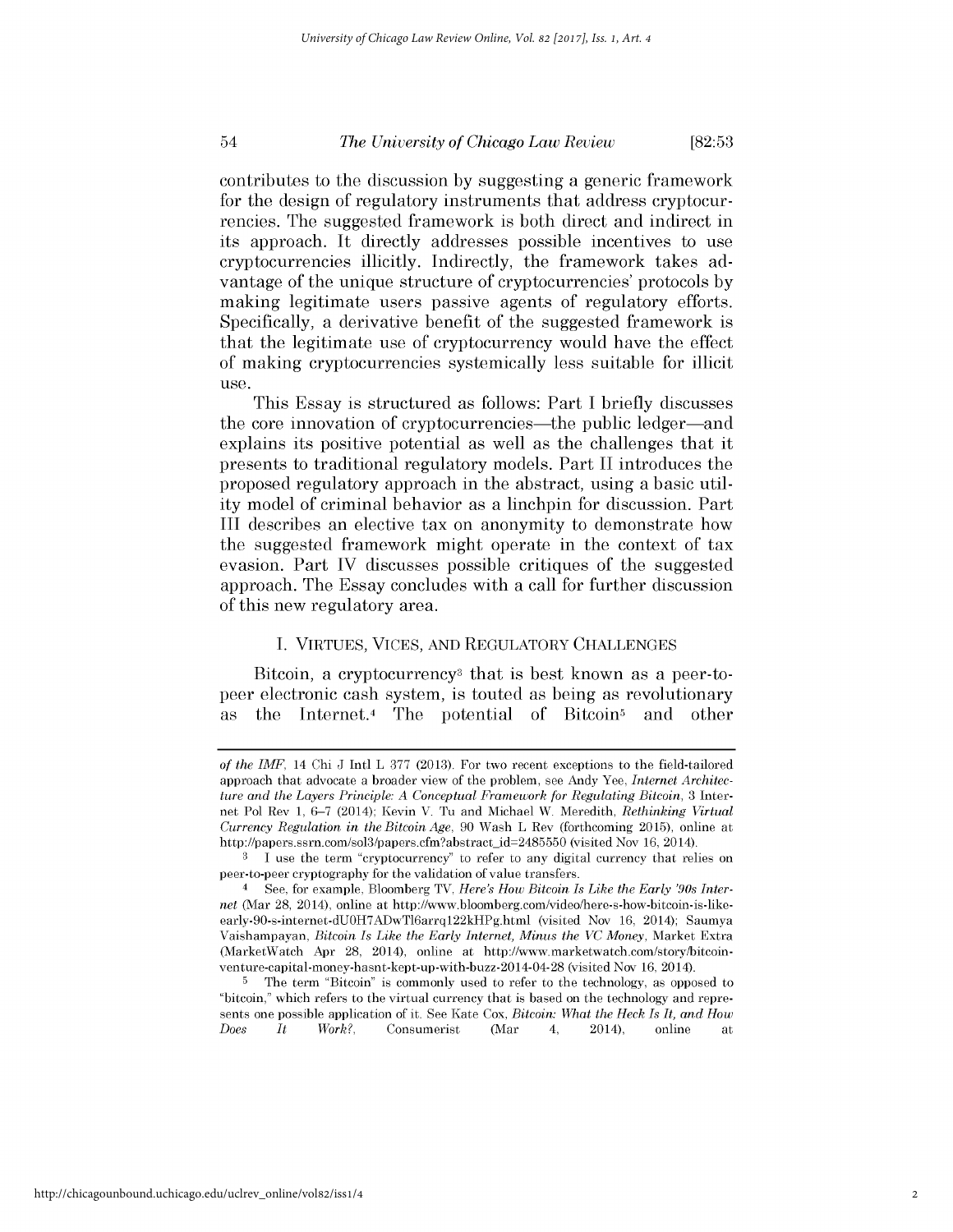### *The Regulation of Cryptocurrencies* **2015]**

cryptocurrencies extends beyond their applications as units of account or mediums of exchange. Rather, the unique technological innovation common to most cryptocurrencies is a public ledger that functions as a decentralized system for recording ownership and value transfers. While the technical operation of the ledger is complex, $6$  the core idea is rather simple. When an owner of a cryptocurrency (which can be described as an electronic token) transfers the cryptocurrency to a recipient, the transaction is verified in a process called "mining." A crowd of "miners" consults the ledger, verifies the owner's claim of ownership, and documents the transfer to the recipient, who from now on is logged on the ledger as the owner of the cryptocurrency. The verification process is a competitive one. The miners do not simply verify the transaction; they compete to solve a complex cryptographic problem. The first miner to succeed wins the competition, logs the transaction on the ledger, and is awarded a new batch of cryptocurrencies. The new batch of cryptocurrencies is automatically generated by the software and functions both as an incentive to participate in the mining process<sup>7</sup> and as a decentralized mechanism for the issuance of new cryptocurrencies. Anyone can become a miner by downloading the necessary software. Cryptocurrency software is open-source and generally not controlled by a central entity.<sup>8</sup>

To summarize, cryptocurrencies are essentially protocols that allow for the validation of transactions without the need for a trusted third party such as a bank, credit card company, escrow agent, or recording agency. <sup>9</sup>As such, cryptocurrencies hold great innovative potential. They have been described as a "generative" technology on which powerful applications can be built.<sup>10</sup> For example, cryptocurrencies may dramatically reduce

Published by Chicago Unbound, 2017

http://consumerist.com/2014/03/04/bitcoin-what-the-heck-is-it-and-how-does-it-work (visited Nov 16, 2014).

 $6$  For a thorough explanation of the verification process, see Ritchie S. King, Sam Williams, and David Yanofsky, *By Reading This Article, You're Mining Bitcoins,* Quartz (Dec 17, 2013), online at http://qz.com/154877/by-reading-this-page-you-are-miningbitcoins (visited Nov 16, 2014).

In the alternative, miners could charge a fee for verifying the transaction.

<sup>8</sup>See King, Williams, and Yanofsky, *By Reading This Article, You're Mining Bitcoins* (cited in note 6).

Brito, Shadab, and Castillo, 16 Colum Sci & Tech L Rev at \*5 (cited in note 2).

<sup>10</sup> The term "generative" is used here in the sense suggested by Jonathan Zittrain, who describes generativity as "a function of a technology's capacity for leverage across a range of tasks, adaptability to a range of different tasks, ease of mastery, and accessibility." Jonathan L. Zittrain, *The Generative Internet,* 119 Harv L Rev 1975, 1981 (2006). For a reference to Bitcoin as a "generative" technology, see, for example, Timothy B. Lee,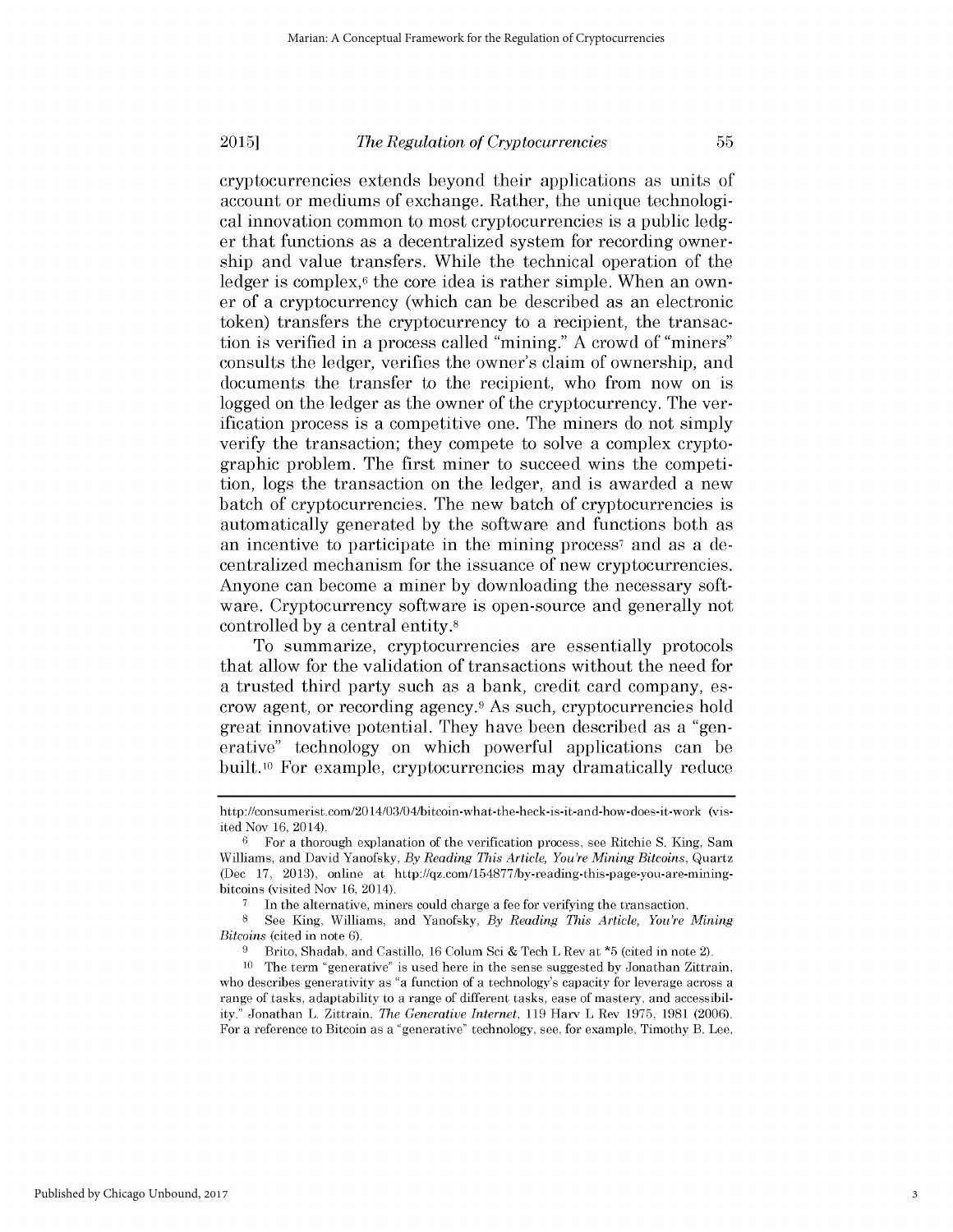## *The University of Chicago Law Review* [82:53

transaction costs associated with value transfers,<sup>11</sup> engender access to financial transactions within sectors of the population that do not have access to traditional financial institutions,1<sup>2</sup> avoid the pitfalls of managed or commodity-based monetary systems,<sup>13</sup> and allow for the creation of self-enforcing smart contracts that do not rely on financial institutions, lawyers, or accountants for their execution.14

However, cryptocurrencies are also uniquely suited to facilitate harmful behaviors for two reasons.<sup>15</sup> First, the only truly public feature of the ledger is the documentation of ownership and transfers. The owners themselves are not identified **by** name on the ledger, but rather **by** a set of letters and numbers representing their public cryptocurrency address (which, together with the private key that proves ownership of that address, constitute the owner's cryptocurrency "wallet").16 Anyone can freely create as many wallets as he or she desires, at practically zero cost, without providing any identifying information.17 This relatively **high** level of anonymity makes it difficult for regulators to identify individuals who use the protocol for illicit value transfers.

*Here's What Critics Miss about Bitcoin's Long-Term Potential,* The Switch (Wash Post Dec 3, 2013), online at http://www.washingtonpost.com/blogs/theswitch/wp/20 13/12/03/heres-what-critics-miss-about-bitcoins-long-term-potential (visited Nov 16, 2014).

<sup>11</sup> See Jerry Brito and Andrea Castillo, *Bitcoin: A Primer for Policymakers* 10 (Mercatus 2013).

 $12$  See id at  $14-15$  (discussing how bitcoin can improve financial access as a means to fight poverty).

<sup>13</sup> See George Selgin, *Synthetic Commodity Money* \*11 (University of Georgia Working Paper, Apr 2013), online at http://papers.ssrn.com/sol3/papers.cfm?abstract\_id=2000118 (visited Nov 16, 2014).

<sup>14</sup>Brito and Castillo, *Bitcoin* at 16 (cited in note 11); Vitalik Buterin, *DAOs Are Not Scary, Part 1: Self-Enforcing Contracts and Factum Law,* Bitcoin Magazine (Feb 24, 2014), online at http://bitcoinmagazine.com/10468/daos-scary-part- 1-self-enforcingcontracts-factum-law (visited Nov 16, 2014).

<sup>15</sup>A recent report by the Europol, for example, suggests that cryptocurrencies "are heavily abused by criminals." Europol, *The Internet Organised Crime Threat Assessment (iOCTA)* \*42 (2014), online at https://www. europol. europa.eu/sites/default/files/publications/europol-iocta-web.pdf (visited Nov 16, 2014).

<sup>16</sup> See Bitcoin, *Some Bitcoin Words You Might Hear,* online at https://bitcoin.org/en/vocabulary#private-key (visited Nov 20, 2014).

<sup>17</sup>See Omri Marian, *Are Cryptocurrencies* Super *Tax Havens?,* 112 Mich L Rev First Impressions 38, 42 (2013).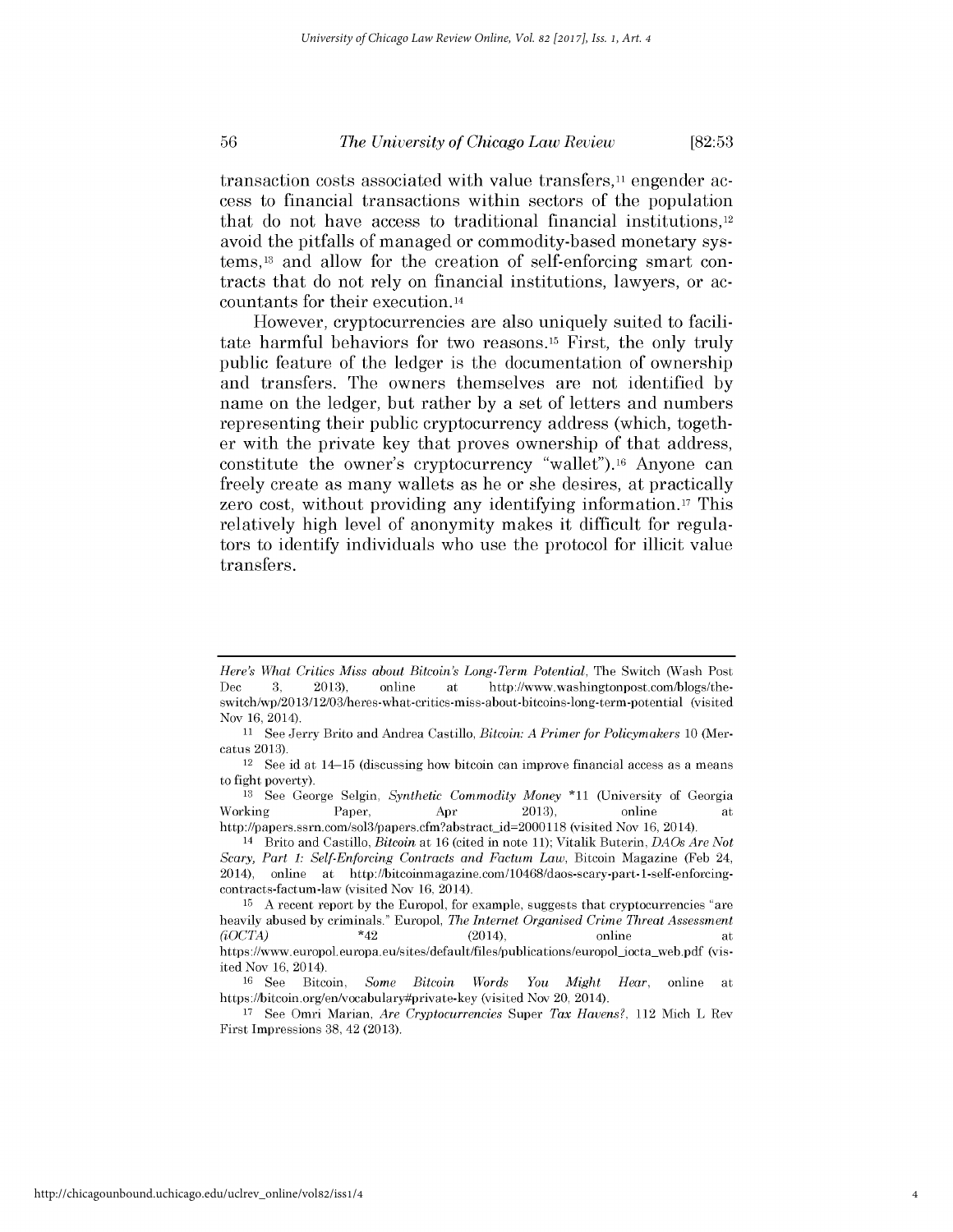**2015]**

## *The Regulation of Cryptocurrencies*

It should be noted, however, that most cryptocurrencies are not completely anonymous, but rather are pseudonymous.18 For example, if the identity of some wallet owners is known, it is theoretically possible to use these known nodes in the system to build a "transaction graph" that tracks each particular cryptocurrency. By doing so, one could expose the identity of owners of unknown wallets with which the known wallets transacted.19 However, this technique requires complex analysis and concentrated effort that may be worthwhile only when a particular wallet is suspected of engaging in illicit activity.

The second reason that cryptocurrencies are suited for criminal activity is that our financial-regulation system heavily relies on regulating intermediaries that are uniquely positioned to disrupt misconduct. For example, we subject financial institutions to "know-your-costumer rules" in order to prevent money laundering, use banks as tax-withholding agents to prevent tax evasion,<sup>20</sup> and regulate securities exchanges to protect investors. Some commentators argue that the public ledger has the potential to "eliminate intermediaries without eliminating the underlying conduct."21 If that is the case, then regulators would lose the ability to use intermediaries as regulatory agents.<sup>22</sup> In theory, this would necessitate the regulation of dispersed crowdsmeaning direct regulation of individuals who participate in financial markets. Such regulation is immensely costly—a problem exacerbated by the fact that the users, as explained above, are relatively anonymous. The combination of anonymity and the decentralization of financial dealings presents governments with formidable regulatory challenges.

<sup>18</sup>See Craig K. Elwell, M. Maureen Murphy, and Michael V. Seitzinger, *Bitcoin: Questions, Answers, and Analysis of Legal Issues* \*3 (Congressional Research Service July 15, 2014), online at http://fas.org/sgp/crs/misc/R43339.pdf (visited Nov 16, 2014).

<sup>19</sup> See generally Malte Moser, *Anonymity of Bitcoin Transactions: An Analysis of Mixing Services* (University of Münster Working Paper, 2013), online at https://www.wi.uni-muenster.de/sites/default/files/public/department/itsecurity/mbcl3/ mbcl3-moeser-paper.pdf (visited Nov 16, 2014). See also Dorit Ron and Adi Shamir, *Quantitative Analysis of the Full Bitcoin Transaction Graph,* in Ahmad-Reza Sadeghi, ed, *Financial Cryptography and Data Security* 6 (Springer 2013).

<sup>20</sup>See Europol, *iOCTA* at \*42 (cited in note 15); IRS, *Withholding Agent,* (Nov 14, 2014), online at http://www.irs.gov/Individuals/International-Taxpayers/Withholding-Agent (visited Nov 18, 2014).

<sup>21</sup>Brito, Shadab, and Castillo, 16 Colum Sci & Tech L Rev at **\*71** (cited in note 2).

 $22$  See Yee, 3 Internet Pol Rev at 4-5 (cited in note 2).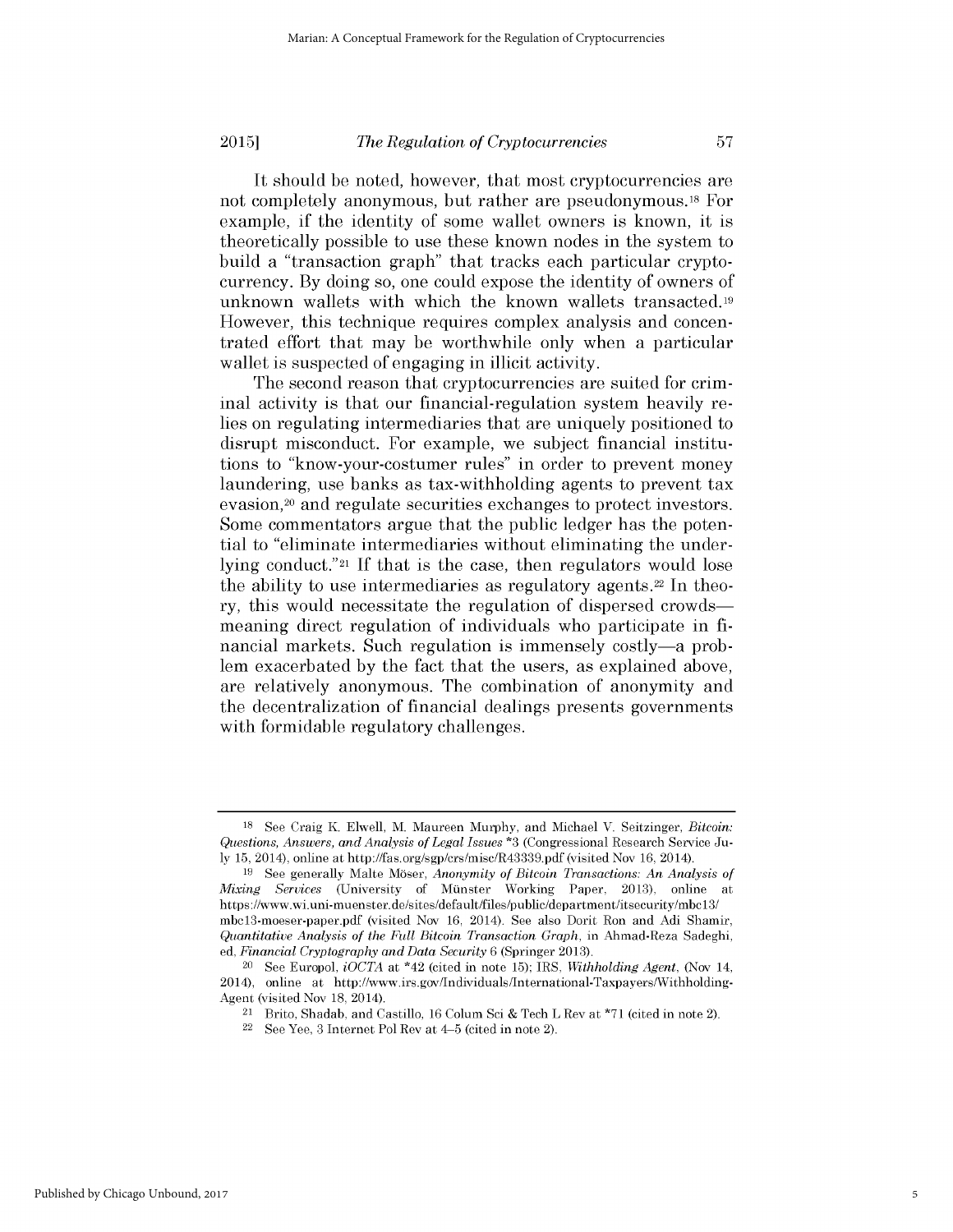### *The University of Chicago Law Review* **[82:53**

Some skepticism about the elimination of intermediaries from cryptocurrency markets is warranted, however.23 Intermediaries are market-created, not government-created, constructs. Intermediaries do not just serve as agents for buyers and sellers but in fact add value to financial markets.24 The cryptocurrency market demands the creation of new financial intermediaries to serve it. Such intermediaries include exchanges of cryptocurrencies to fiat currencies, cryptocurrency-wallet service providers, and clearinghouses for cryptocurrency transactions.<sup>25</sup> These new intermediaries can be subjected to traditional models of intermediary regulation, and indeed they have been. For example, the Treasury's Financial Crimes Enforcement Network subjects certain cryptocurrency service providers to regulations as money transmitters,26 the IRS requires certain cryptocurrency clearing organizations to provide information to the IRS and their service recipients,<sup>27</sup> and the New York State Department of Financial Services recently proposed rules that would require registration and licensing for certain cryptocurrency financial services providers.28 This Essay proceeds under the assumption that many new intermediaries would be subjected to traditional regulatory models. The main contribution of this Essay is in the context of transactions in which traditional intermediaries may become obsolete.

**<sup>23</sup> See** David **S.** Evans, *Economic Aspects of Bitcoin and Other Decentralized Public-Ledger Currency Platforms* \*14-16 (University of Chicago Coase-Sandor Institute for Law and Economics Research Paper No **685,** Apr **15,** 2014), online at **http://papers.ssrn.com/sol3/Papers.efm?abstract-id-2424516** (visited **Nov 19,** 2014).

<sup>24</sup>**See** generally Franklin Allen and Anthony M. Santomero, *What Do Financial Intermediaries Do?,* **25 J** Bank **&** Fin **271** (2001). For the role of intermediaries in the context of online markets, see generally George M. Giaglis, Stefan Klein, and Robert M. O'Keefe, *The Role of Intermediaries in Electronic Marketplaces: Developing a ContingencyModel,* 12 Info Systems **J 231** (2002).

**<sup>25</sup>See** Tyler Moore and Nicolas Christin, *Beware of the Middleman: Empirical Analysis of Bitcoin-Exchange Risk,* in Sadeghi, ed, *Financial Cryptography* **25, 26** (cited in note **19).**

**<sup>26</sup>US** Department of Treasury, *Application of FinCEN's Regulations to Persons Administering, Exchanging, or Using Virtual Currencies* **\*3** (FinCEN Mar **18, 2013),** online at http://fincen.gov/statutes-regs/guidance/pdf/FIN-2013-GOOl.pdf (visited Nov 19, 2014).

**<sup>27</sup>** IRS, *Notice 2014-21* **\*5-6** (Mar **25,** 2014), online at http://www.irs.gov/pub/irsdrop/n- **14-21.pdf** (visited Nov **19,** 2014).

**<sup>28</sup>**See New York Department of Financial Services, *Proposed New York Codes, Rules and Regulations: Virtual Currencies* **\*6** (July **17,** 2014), online at http://www.dfs.ny.gov/about/press2014/prl407171-vc.pdf (visited Nov 16, 2014).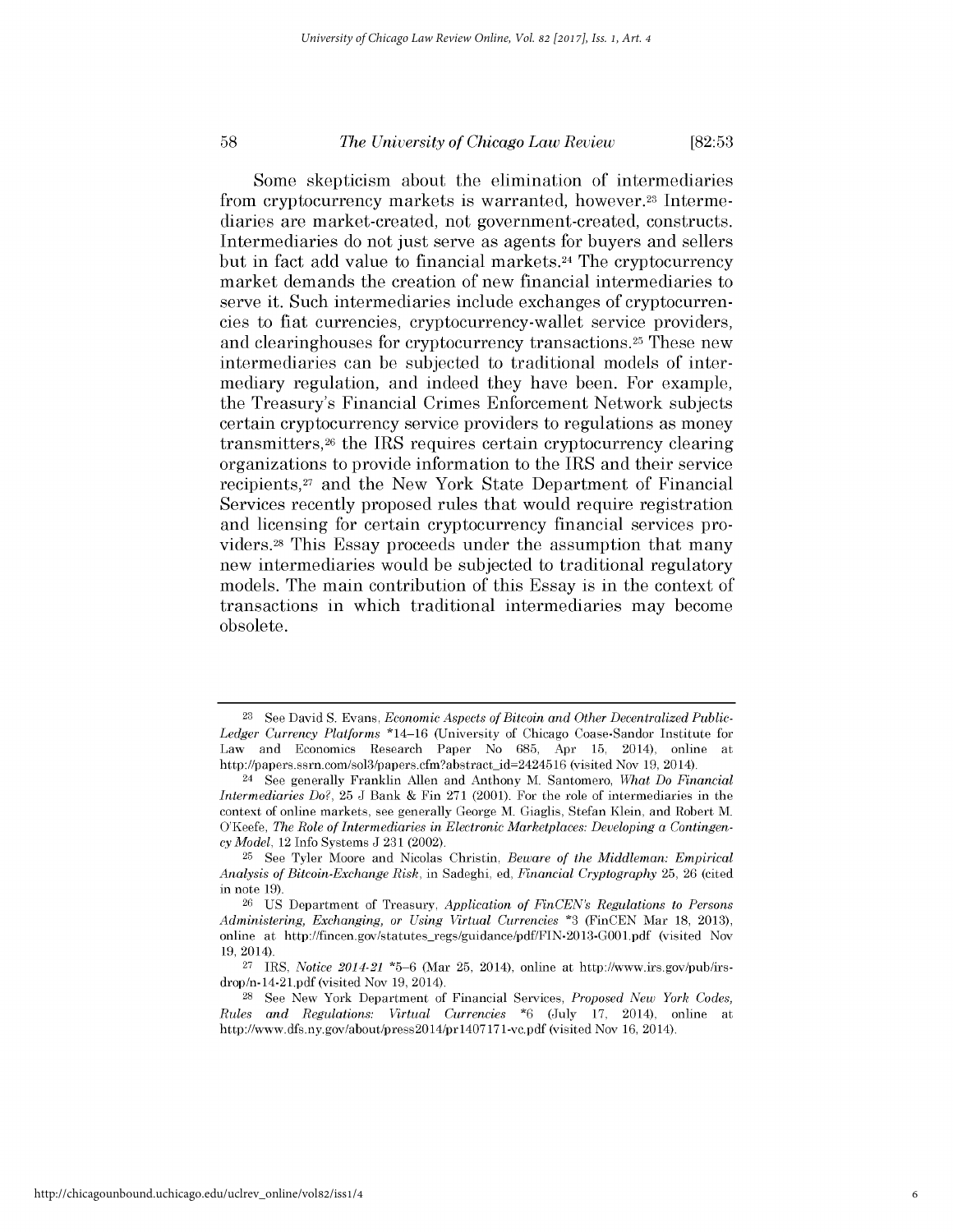**2015]**

## *The Regulation of Cryptocurrencies*

59

## II. CRYPTOCURRENCIES AND THE UTILITY OF CRIMINAL BEHAVIOR

## A. Basic Assumptions

This Essay argues that regulation should not prevent cryptocurrencies from achieving their positive potential. On the other hand, regulation *should* prevent cryptocurrencies from becoming a vehicle for criminal activity. Therefore, regulation of cryptocurrencies should not treat any cryptocurrency as a homogeneous instrument. Rather, the idea is to deconstruct cryptocurrencies into their unique traits, dealing with their vices and virtues separately. For example, decentralization is a positive trait that should not be disrupted. Anonymity should be targeted only to the extent that it *increases* the likelihood that individuals use cryptocurrencies to engage in criminal behavior.

Accordingly, this Essay proceeds under the following assumptions and qualifications: First, the current level of criminal activity in the market is taken as a benchmark. Regulating cryptocurrencies is not intended to reduce the current level of criminal activity but rather to ensure that cryptocurrencies do not *increase* criminal activity. Second, it is assumed that financial anonymity has an independent normative appeal even though it may facilitate criminal behavior.29 The current status of financial anonymity is taken as a benchmark-any regulatory framework should not *decrease* the current level of financial anonymity. However, regulation is also not aimed at increasing the level of anonymity. Finally, the regulatory framework assumes that, if no new regulatory costs are imposed on the legitimate use of cryptocurrencies, the market will allow the new technology to develop to the extent that it offers benefits (other than anonymity) that fiat currencies do not.

## B. Addressing the Utility of Cryptocurrencies in Criminal Behavior

Under the classic utility model of criminal behavior suggested by Professor Gary S. Becker, a rational, profit-seeking

<sup>29</sup> See Jim Harper, *Removing Impediments to Bitcoin's Success: A Risk Management Study* \*5 (Bitcoin Foundation Research Brief No 1, 2014), online at https://bitcoinfoundation.org/static/2014/04/Bitcoin-Risk-Management-Study-Spring-2014.pdf (visited Nov 19, 2014).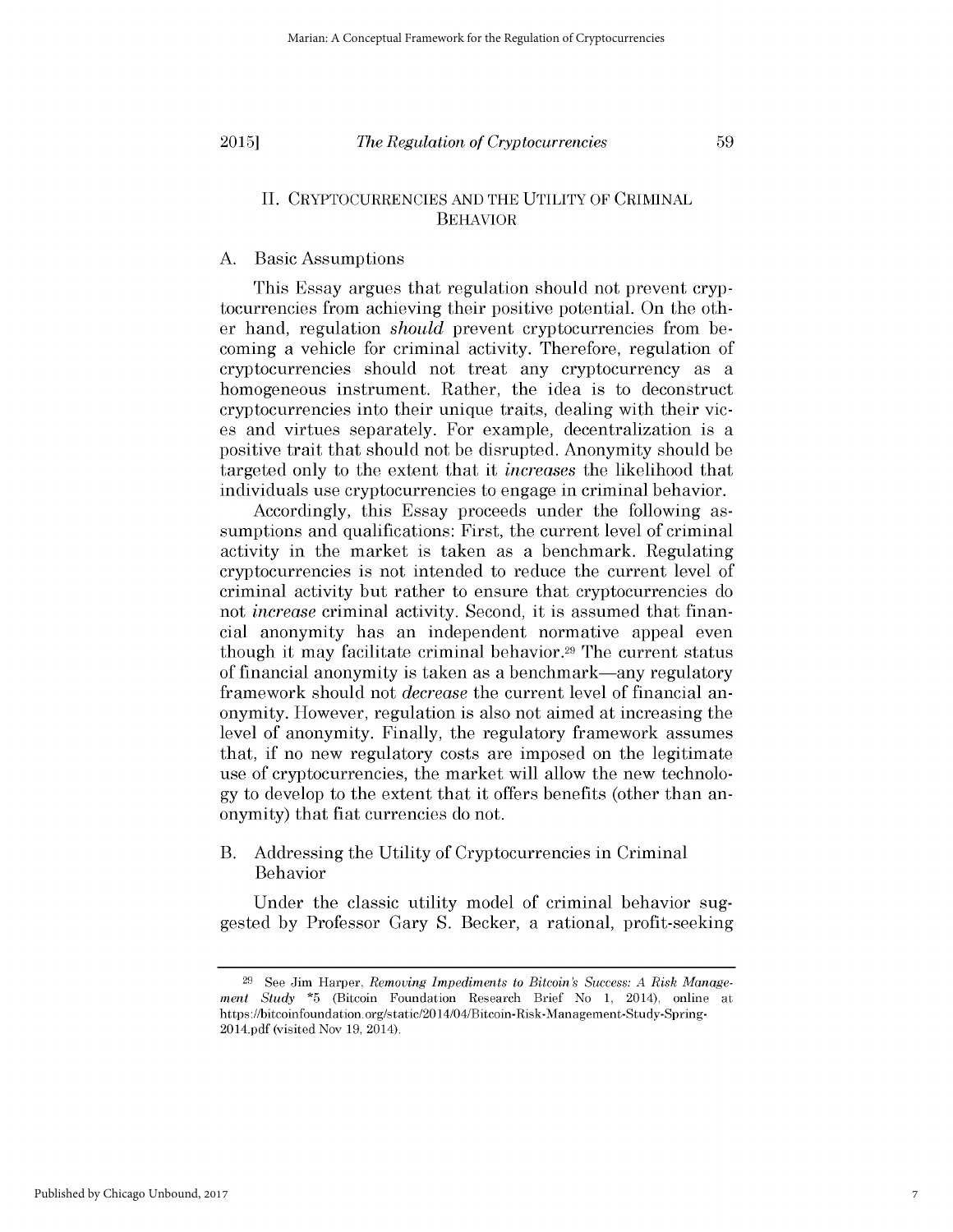#### *The University of Chicago Law Review* **[82:53**

individual will engage in criminal behavior if the utility of doing so is greater than zero (that is, greater than not engaging in criminal behavior).30 In calculating the expected utility, an individual considers the expected gain from illicit behavior, the probability of being sanctioned, and the cost of any sanction that may be imposed.31

As noted above, the current level of criminal activity in the market is taken as a benchmark. This means that all individuals have already calculated their expected utility from criminal behavior and are either engaged or not engaged in criminal activity. The regulatory framework advanced in this Essay strives to *maintain* the current level of criminal behavior.

Assume now that cryptocurrencies are introduced. An individual who had previously calculated negative utility from engaging in criminal behavior using fiat currencies-and therefore was not engaged in criminal activity—is now presented with the option to use cryptocurrencies. Using cryptocurrencies to facilitate the previously contemplated illicit activity significantly reduces the probability of being sanctioned due to the anonymity associated with cryptocurrencies. Thus, if an individual expects to extract the same value from illicit behavior—meaning that the only difference is the denomination of the illicit gain-the utility function produces a greater expected outcome. <sup>32</sup>

Consequently, individuals who had previously calculated negative utility from engaging in criminal behavior might now calculate positive utility solely because the illicit activity is executed through the use of cryptocurrencies. Thus, in the absence of a regulatory response, a simple utility model predicts that the introduction of cryptocurrencies would increase the level of criminal activity, because more individuals would engage in it.

$$
E[U] = pU(Y - f) + (1 - p)U(Y)
$$

Where  $E[U]$  is the expected utility from engaging in criminal behavior,  $p$  is the probability of facing criminal sanction, Y is the value expected to be generated from the criminal activity, and *fis* the cost of the criminal sanction. See id at 177 n 16.

32 This assumes, of course, that the utility functions of fiat currencies and cryptocurrencies are identical, so that the utility of  $X$  is equal to the utility of  $X$  worth of cryptocurrencies. In reality, however, this assumption is probably overstated so long as cryptocurrencies are not widely adopted.

<sup>30</sup>See Gary S. Becker, *Crime and Punishment: An Economic Approach,* 76 J Pol Econ 169, 176 (1968).

<sup>31</sup> Becker's basic utility function is expressed as follows: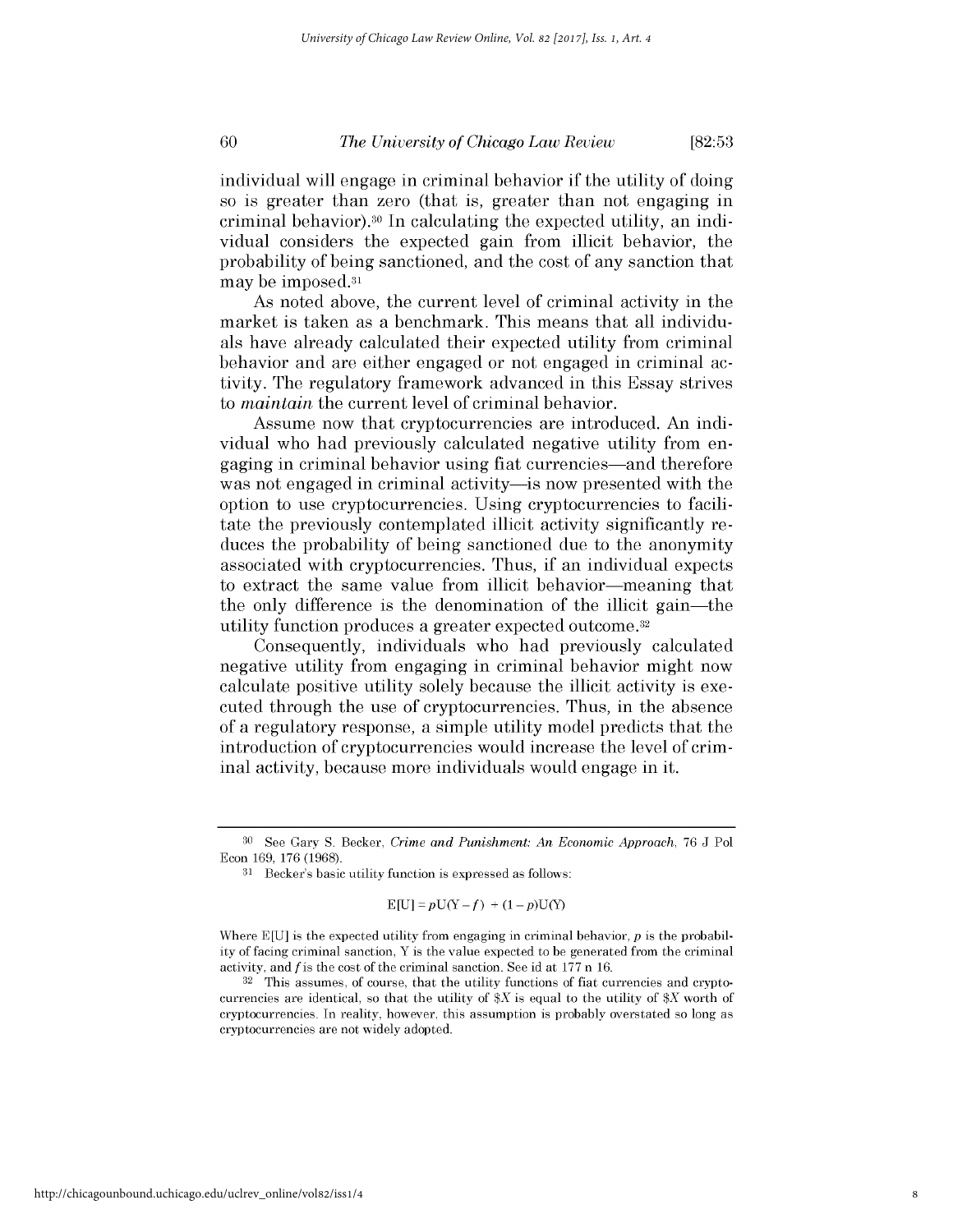#### *The Regulation of Cryptocurrencies* **2015]**

Governments' most obvious response would be to impose a stricter sanction in cases of illicit activity denominated in cryptocurrencies. Thus, if a criminal is sanctioned, he or she would face a tougher sanction if the gains were denominated in cryptocurrencies than if the same gains were denominated in fiat currencies. This could theoretically equate the utility of using cryptocurrencies with the utility of using fiat currencies in criminal activity. In such a case, the decision whether to engage in criminal behavior should not change on account of using cryptocurrencies versus fiat currencies, and the level of criminal activity would be maintained.

There are several problems, however, with imposing increased sanctions on such cryptocurrency-denominated gains. First, this approach means that two similarly situated criminals may face different sanctions if one used fiat currencies and the other used cryptocurrencies. There is a normative difficulty with imposing different criminal sanctions on functionally identical offenses simply because the gains are denominated in different units of account. Second, a vast body of literature questions the relationship between increased sanctions and the expected deterrence effect on criminal behavior. Many studies suggest that increasing the *probability* of sanction has a larger deterrent effect than increasing the *severity* of a sanction. <sup>33</sup>

However, increased sanction is not the only course of action that governments can take. The discussion thus far has assumed that the utility function of fiat currencies is identical to that of cryptocurrencies. Governments are in a position to alter this reality. For example, governments could design a quantity regulation that limits the ability of certain institutions to deal in cryptocurrencies.34 When major market participants do not transact in cryptocurrencies, criminals are limited in their ability to use their illicit gains. In the alternative, governments could create price regulations that impose certain costs on dealings in cryptocurrencies in the open economy. For example, it is possible to impose a sales tax on certain cryptocurrency transactions when at least one of the parties to the transaction

**<sup>33</sup>**See, for example, Becker, 76 J Pol Econ at 176 (cited in note 30).

<sup>34</sup>China, for example, has banned certain financial institutions from handling cryptocurrency transactions. See *China Bans Financial Companies from Bitcoin Transactions,* (Bloomberg News Dec 5, 2013), online at http://www.bloomberg.com/news/2013- 12-05/china-s-pboc-bans-financial-companies-from-bitcoin-transactions.html (visited Nov 19, 2014).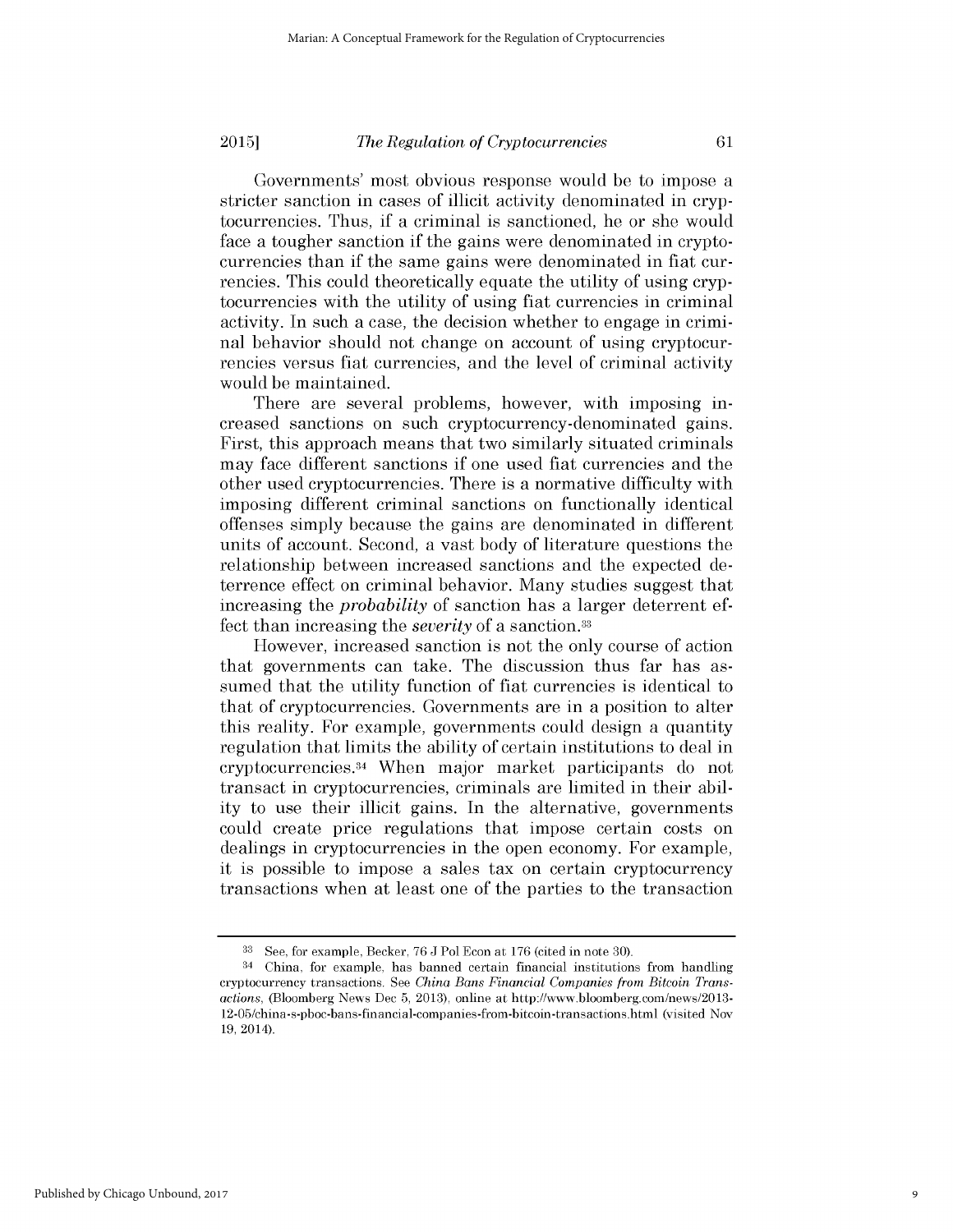*The University of Chicago Law Review*

**[82:53**

is known to the government and can therefore be the target of an enforcement action. This would force criminals to internalize excess costs when disposing of their illicit gains in the open economy.

Such regulatory impediments on the use of cryptocurrencies would make the expected utility of  $X$  worth of a cryptocurrency *lower* than the utility of *\$X.* Thus, some individuals who found it cost-justified to engage in criminal behavior via cryptocurrencies before the introduction of regulation would not do so after the introduction of regulation, notwithstanding the fact that the probability of sanction would be lower.

The obvious shortcoming of such regulatory impediments is that they would also apply when cryptocurrencies are used for legitimate purposes. If cryptocurrency transactions are subjected to regulatory costs and fiat-currency transactions are not, a rational, *law-abiding* individual would never use cryptocurrencies. This might stifle innovation arising from cryptocurrencies. It would also create an adverse-selection problem—under such circumstances, wrongdoers are expected to be the primary adopters of cryptocurrencies. This is not a desirable result.

In order to solve this problem, this Essay suggests that any regulatory cost associated with the use of cryptocurrencies be conditioned on anonymity. In essence, an individual transacting in cryptocurrencies in the open economy would elect between bearing the cost of regulation and waiving the trait that makes cryptocurrencies suited for illicit behavior—anonymity. For example, merchants would be permitted to accept cryptocurrencies, provided that the other party to a transaction identified herself as the owner of the cryptocurrency address used in that transaction. This could be achieved by requiring purchasers to sign transaction receipts or by using a private identification number, as is done today in debit and credit card transactions. A stronger version of the same idea would be to prohibit the use of any cryptocurrency that had ever been transferred without adequate disclosure35 or that had ever been associated with an unknown public address.

In such a case, there is no increased cost for transacting in cryptocurrencies compared with transacting in fiat currencies. However, the probability of detection of any criminal activity associated with the cryptocurrency address used to transact is no

<sup>&</sup>lt;sup>35</sup> I am indebted to Professor Michael Abramowicz for this innovative idea.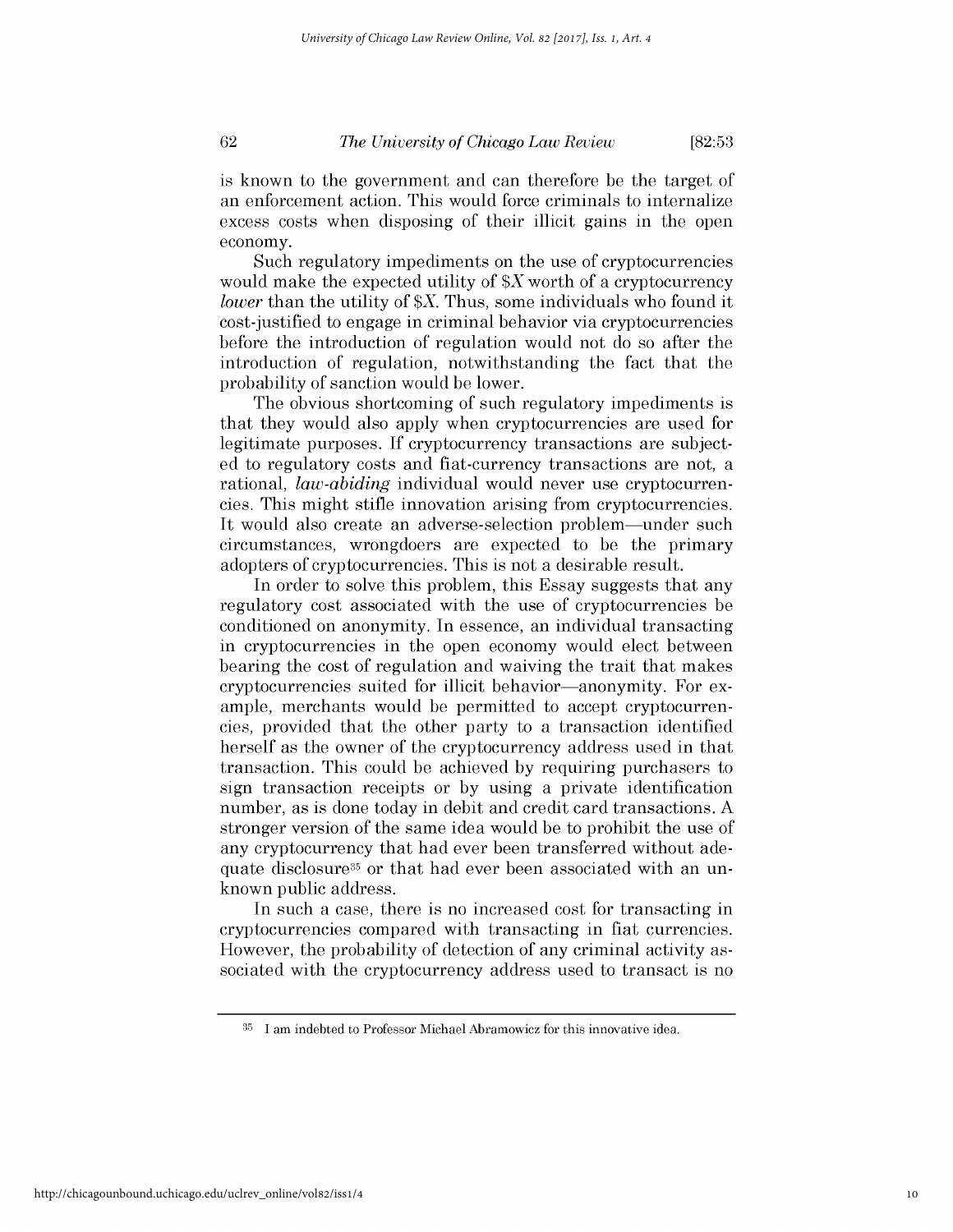**2015]**

### *The Regulation of Cryptocurrencies*

63

longer diminished because the owner of the address is known. Thus, to the extent that it is preferable to use cryptocurrencies for reasons that are not associated with anonymity, cryptocurrency use should flourish.

Finally, under such an approach, the status quo level of financial anonymity is maintained. The regulatory framework should require that cryptocurrency users who elect to avoid the regulatory cost provide information to the same extent as required when using other financial accounts. For example, instead of providing information to a credit card company, the user would be allowed to provide information directly to the merchant, or to a third-party clearing organization that clears cryptocurrency transactions for the merchant.

Such a regulatory framework has an important derivative benefit. It not only addresses individuals' incentive to use cryptocurrencies for illicit purposes, but it potentially makes the cryptocurrency protocol as a whole less appealing for illicit users. Specifically, a unique feature of many cryptocurrencies' protocols is that the anonymity of all users-legitimate and illicit-is interconnected. As explained above, if the owners of some addresses are known, the public ledger can be used to identify owners of *other* addresses. The more addresses that are identified, the easier it is to identify other addresses (if there is a need to do so). Thus, a regulatory framework that incentivizes legitimate users to give up their anonymity will produce a cascade effect: the more users that identify themselves, the less anonymous the entire system becomes.

Theoretically, in order for the cascade effect to be meaningful, some critical mass of legitimate users would have to give up their anonymity in order for the system to become nonanonymous enough to deter illicit activity. The difficulty here is that the number of wallets that users can create is endless, and therefore additional legitimate users would have to continuously give up their anonymity. However, this could be mitigated if the fact that users voluntarily give up their anonymity is made salient. If illicit users were confronted with a reality in which other users give up their anonymity, then those illicit users would never be able to tell whether a required critical mass of identified users had been met. If this fact were salient enough, illicit users should be sufficiently discouraged from using cryptocurrencies' protocols. Under such a framework, legitimate users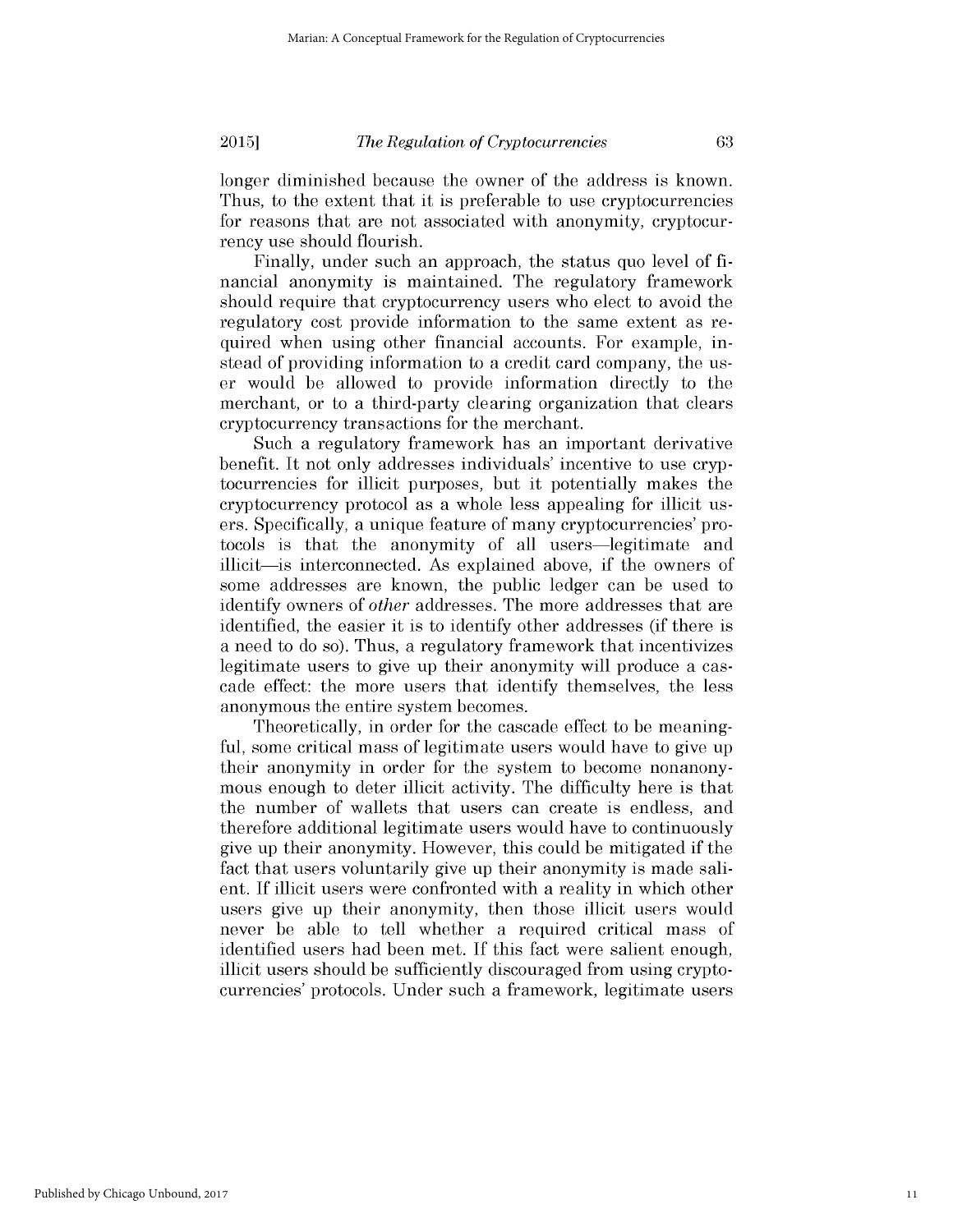64

*The University of Chicago Law Review*

**[82:53**

passively participate in regulatory efforts to prevent illicit behavior.

## III. AN EXAMPLE: AN ELECTIVE ANONYMITY TAX IN CRYPTOCURRENCY TRANSACTIONS

Our tax-collection system is based on individual selfreporting. The enforcement of such reporting requirements is largely dependent on the regulation of intermediaries. For example, various provisions in tax laws and regulations require financial institutions to identify their account holders. Based on the identity of the account holders, these institutions may be required to withhold taxes on payments made to such account holders and provide information about such account holders to the IRS.36 The intermediaries are also required to provide the account holder with information necessary to complete the account holder's own tax return, generally on an IRS Form 1099. However, many taxable transactions that are traditionally facilitated through financial institutions can theoretically rely on cryptocurrency protocols in order to avoid the use of a costly financial intermediary and, as such, defeat intermediary-based tax enforcement.<sup>37</sup>

For example, a consumer can use cryptocurrency the same way that he or she uses cash. But, unlike cash, the disposition of a bitcoin is a taxable transaction to the consumer.<sup>38</sup> Under recent IRS guidance, cryptocurrency is "property" in the hands of a taxpayer, which means that its disposition is a taxable event to the extent that the cryptocurrency's value has changed since its acquisition by the taxpayer.<sup>39</sup> Because no intermediaries are involved, the collection of such tax is possible only to the extent that the taxpayer voluntarily reports such transactions.

However, a mechanism could be instituted to incentivize consumers to identify themselves to a merchant or to an intermediary that provides cryptocurrency clearing services. Under such a model, the merchant would function as a surrogate for the collection of what is presumed to be the purchaser's tax liability in the transaction (similar to the collection of sales taxes). Such a model can be referred to as "surrogate

 $36$  See Marian, 112 Mich L Rev First Impressions at 39 (cited in note 17).

**<sup>37</sup>** See id.

<sup>38</sup>See IRS, *Notice 2014-21* \*2 (cited in note 27).

<sup>39</sup> Id.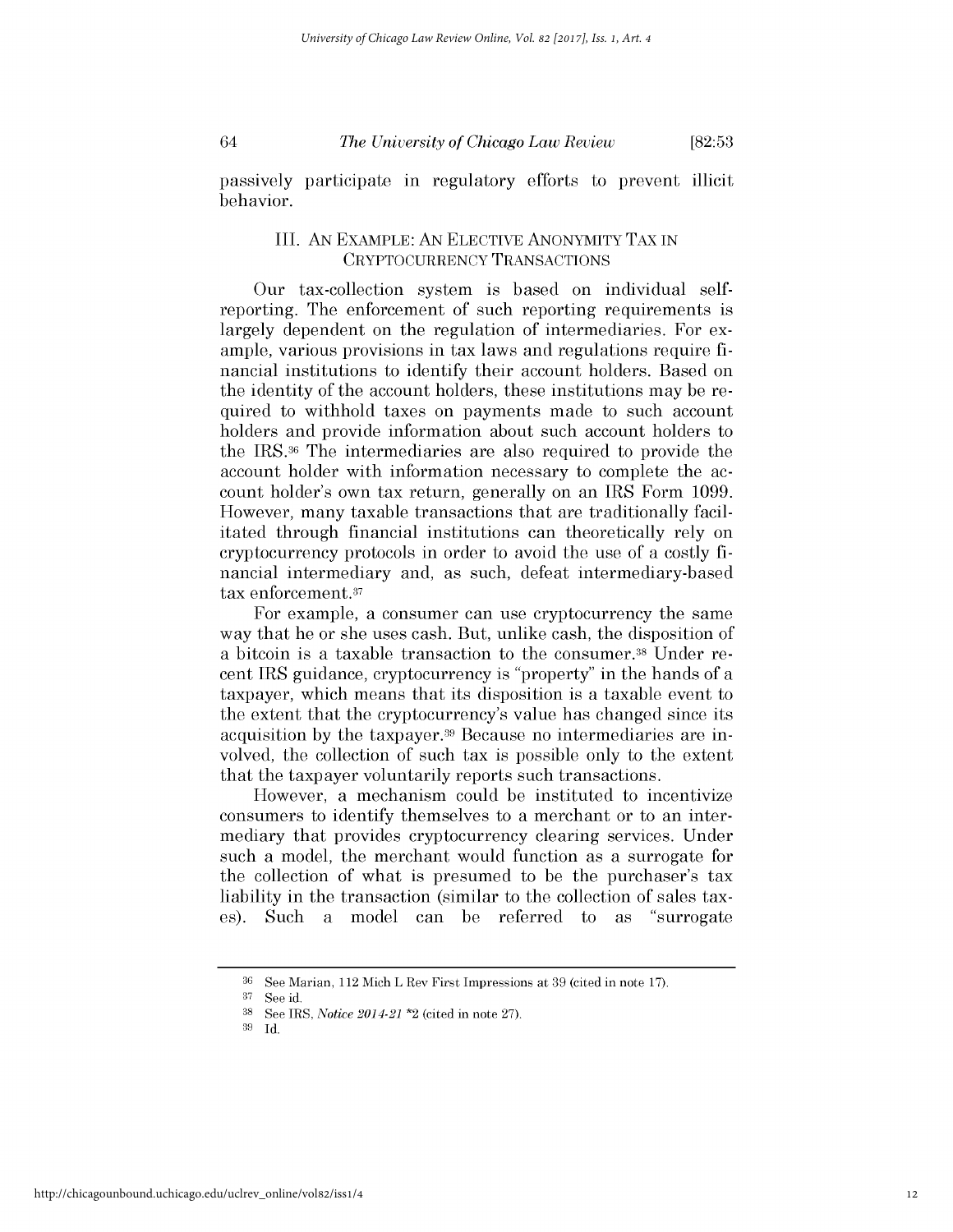65

### *The Regulation of Cryptocurrencies* **2015]**

presumptive collection.<sup>"40</sup> Merchants that accept cryptocurrencies as a form of payment would be required to collect a special cryptocurrency-transaction tax based on a percentage of the gross value of any cryptocurrency payment and remit such tax to the IRS. This gross tax would be waived, however, if the consumer were identified by the merchant or by an approved thirdparty provider that cleared cryptocurrency payments for the merchant. The consumer would effectively be in a position to elect between avoiding the tax by disclosing his or her identity and paying the gross tax to maintain his or her anonymity.

If the consumer refused to be identified, the gross tax would serve as a proxy for what is functionally unreported income by the consumer, and the consumer would be presumed to have satisfied any tax liability associated with the transaction. In the alternative, no tax would be imposed if the consumer identified him or herself, under the assumption that, once the consumer's identity is exposed, he or she would have an incentive to proper**ly** report the income from the transaction.

The gross tax should be set at a rate that is more likely to result in overcollection of taxes, so as to incentivize consumers to identify themselves, or otherwise force them to internalize the cost of their tax evasion. If the tax rate is set correctly, consumers who would not have engaged in tax evasion using traditional payment methods should not be incentivized to do so using cryptocurrencies. To the extent that cryptocurrencies offer unique benefits other than anonymity (such as avoiding the need to deal with exchange rates), consumers should opt for using cryptocurrencies.

## IV. CRITIQUE

Notwithstanding the primordial nature of the discussion, several critiques of the proposed framework should be noted. The first possible critique is a normative one: Cryptocurrencies offer an opportunity for increased financial anonymity, which can be viewed as a normatively desirable goal. However, anonymity is also expected to increase the level of criminal activity.41 The framework presented in this Essay thus

<sup>40</sup>The term "presumptive collection" was coined by Professor Kathleen DeLaney Thomas. See generally Kathleen DeLaney Thomas, *Presumptive Collection: A Prospect Theory Approach to Increasing Small Business Tax Compliance,* 67 Tax L Rev 111 (2013).

 $41$  See text accompanying notes  $15-19$ .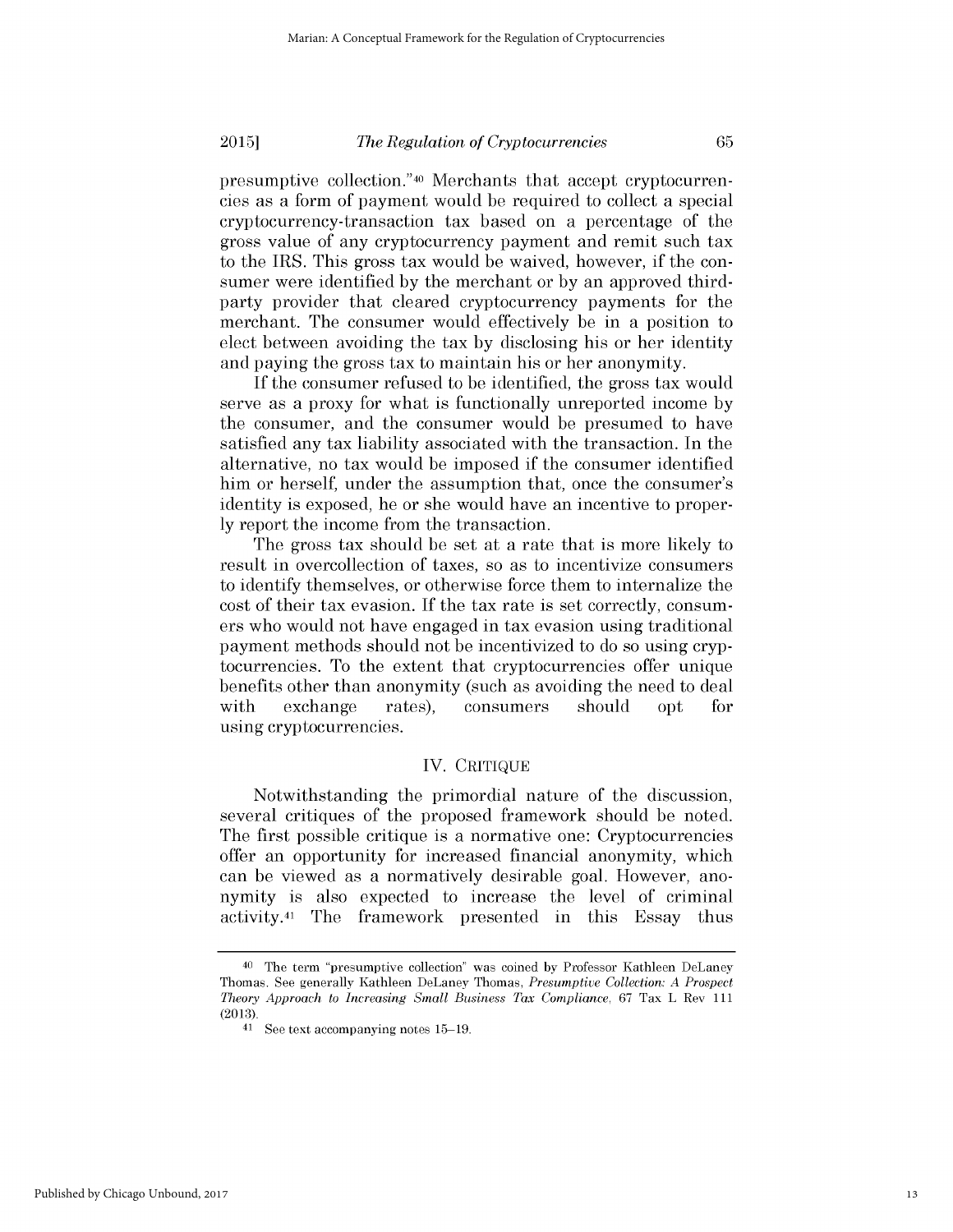## *The University of Chicago Law Review*

**[82:53**

normatively rejects increased anonymity in favor of maintaining extant levels of criminal activity (but allows other innovative features of cryptocurrencies, such as decentralization). This choice can be criticized on ideological grounds.

The framework can also be criticized on technical grounds. If individuals can create as many cryptocurrency addresses as they desire, then they may create different addresses for criminal and legitimate activities. Individuals who have opted to commit crimes will use "known" wallets for their legal activity and "hidden" wallets for their illegal activity. The response is that the utility of any cryptocurrencies in hidden addresses will be diminished, since hidden-wallet cryptocurrencies could be used only to facilitate other criminal behavior but would be barred from use in the open market. In order to avoid this limitation, hidden cryptocurrencies would have to be moved from hidden to known addresses, at which point the owner of the hidden address could be traced using the public ledger.

Another possible critique of the above framework is that it assumes a certain market structure in which multiple known parties adopt bitcoin. An inherent limitation of the proposed framework is that it is applicable *only* when cryptocurrencies are used to transact with such known parties. Theoretically, then, if very few known merchants adopt cryptocurrencies, the functionality of the regulatory framework would be limited. This observation should not prove particularly damaging, however, for three reasons. First, merchants are increasingly adopting cryptocurrencies. For example, over the past two years, Dell, Dish Network, Expedia, Overstock, and other major retailers have all started to accept bitcoin as a form of payment.<sup>42</sup> These retailers can be a focal point of regulatory effort. Bitcoin has also been largely integrated into existing payment mechanisms such as PayPal.43 Such intermediaries can also be used as regulatory agents. Second, to the extent that cryptocurrencies do remain isolated from open markets, cryptocurrencies are unlikely to present a significant regulatory problem, as their economic scale would remain rather small. If the cryptocurrency economy is to

<sup>42</sup>See Sydney Ember, *Dell Begins Accepting Bitcoin,* DealBook (NY Times July 18, 2014), online at http://dealbook.nytimes.com/2014/07/18/dell-begins-accepting-bitcoin (visited Nov 16, 2014).

<sup>43</sup> See Ryan Mac, *PayPal Takes Baby Step toward Bitcoin, Partners with Cryptocurrency Processors,* (Forbes Sept 23, 2014), online http://www.forbes.com/sites/ryanmac/201 4/09/23/paypal-takes-small-step-toward-bitcoinpartners-with-cryptocurrency-processors (visited Nov 17, 2014).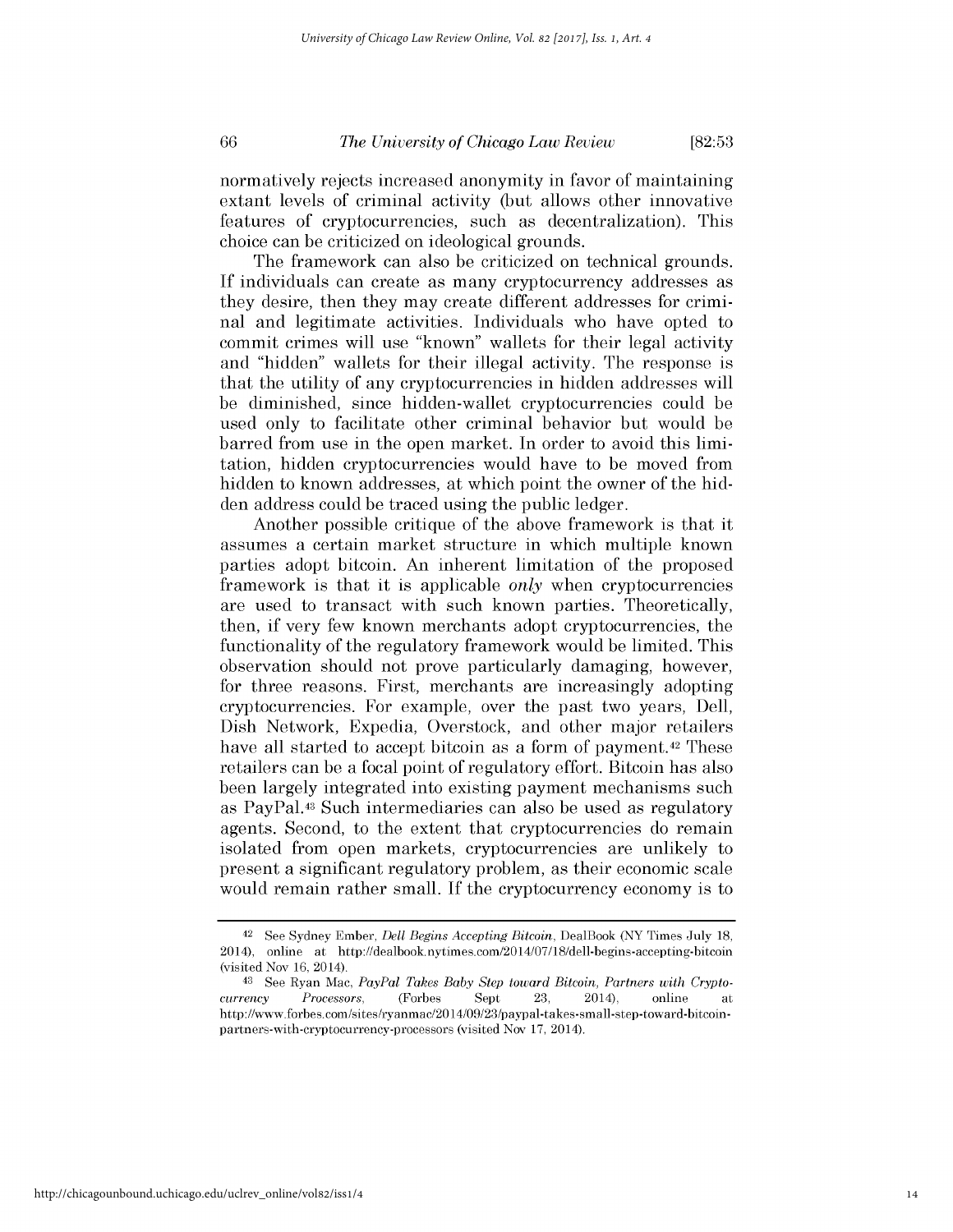67

### *The Regulation of Cryptocurrencies* **2015]**

succeed, it must be used to interact with physical commodities and real services—namely, with real people who can be identified by regulators. In other words, if cryptocurrencies are not significantly adopted in the open market, then their utility is diminished compared with fiat currencies and the regulatory challenge remains minimal. Third, as noted above, to the extent that cryptocurrencies do become significant economic instruments, intermediaries will emerge. "In reality, most people will rely on intermediaries ... when they use [cryptocurrencies]."<sup>44</sup> Most users (both merchants and consumers) are not tech experts and will naturally turn to intermediaries to dispose of their cryptocurrencies. Such intermediaries can be used, for example, to enforce the proposed tax.

Finally, the proposed framework could theoretically collapse if cryptocurrencies' protocols become completely anonymous. Several projects are aimed at taking the "public" out of the "public ledger," making all decentralized transfers completely anonymous by masking the addresses used in the transfers.<sup>45</sup> If such projects are successful, it would be impossible to build a transaction graph in order to trace transfers, and the entire regulatory approach would collapse. This Essay dismisses the idea that a *completely* anonymous financial system (that is, a system in which parties to a transaction are not known to each other) can succeed at all. It is devoid of an essential component of successful financial markets: trust. Completely anonymous cryptocurrencies may successfully function as a unit of account among criminals, but not in the context of transactions that require trust among parties. It is doubtful that such cryptocurrencies can induce noncriminals to become criminals, as the utility of these currencies would be significantly diminished.

## **CONCLUSION**

This Essay decoupled cryptocurrencies into their two unique components: anonymity and decentralization. It then proposed a regulatory framework that targets the former and protects the latter, by adopting regulatory instruments that impose costs only on anonymity. Such a framework impedes the use of crypto-

<sup>44</sup>Yee, 3 Internet Pol Rev at 5 (cited in note 2).

<sup>&</sup>lt;sup>45</sup> One such project is Darkcoin. See Darkcoin, *What is Darkcoin?*, (2014), online at https://www.darkcoin.io/about/what-is-darkcoin (visited Nov 11, 2014).